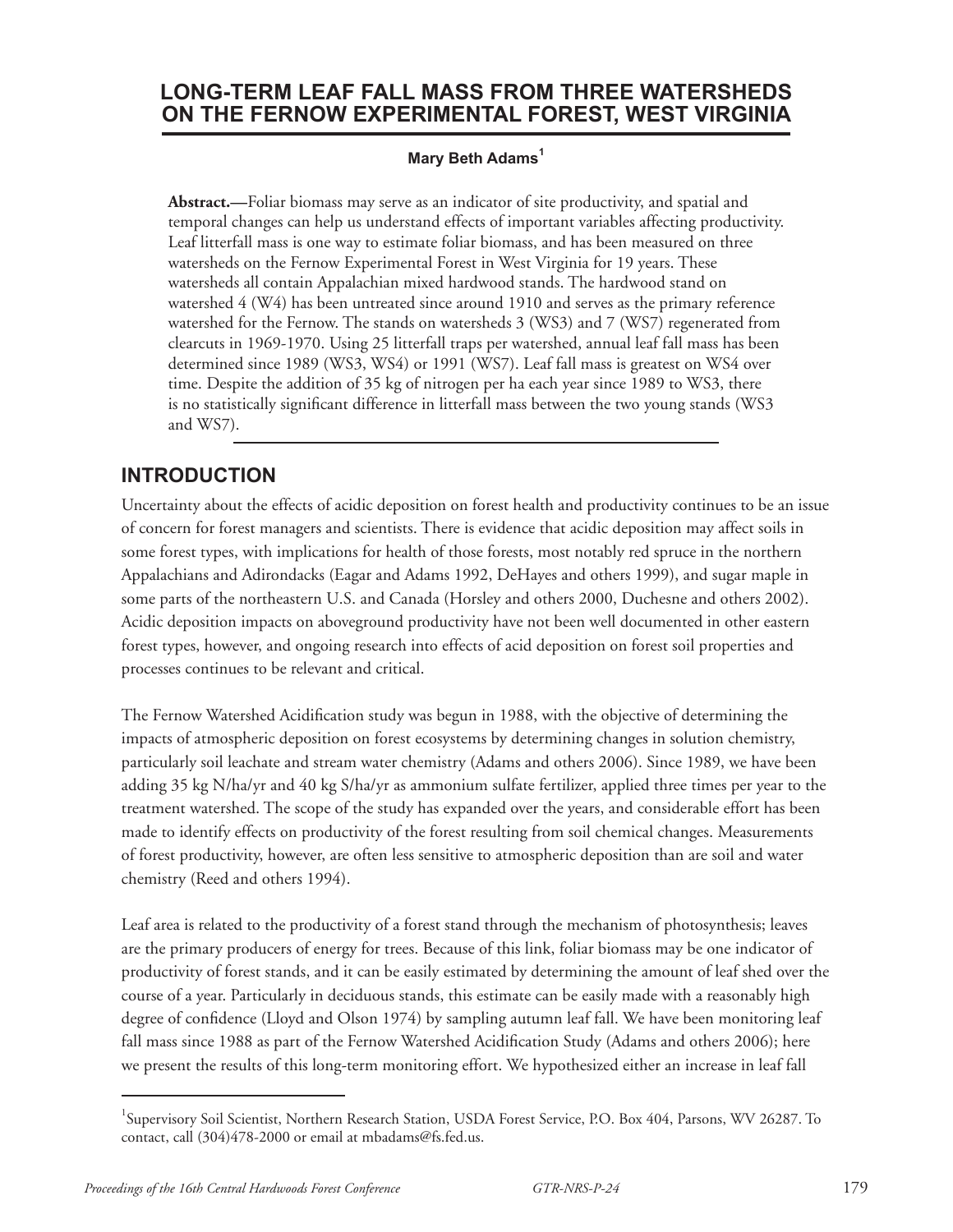|                                                            | Watershed 3            |     | Watershed 7 |                        |     | Watershed 4 |                |     |        |
|------------------------------------------------------------|------------------------|-----|-------------|------------------------|-----|-------------|----------------|-----|--------|
| Area (ha)                                                  | 34                     |     |             | 24                     |     |             | 39             |     |        |
| Aspect                                                     | South                  |     |             | East                   |     |             | Southeast      |     |        |
| Mean elevation (m)                                         | 792                    |     |             | 792                    |     |             | 792            |     |        |
| Stand age in 2007                                          | 37                     |     |             | 37                     |     |             | 97             |     |        |
| Mean stand density (stems $ha^{-1}$ )                      | 1883                   |     |             | 1473                   |     |             | 1206           |     |        |
| Mean stand basal area (m2 ha <sup>-1</sup> )               | 36.0                   |     |             | 28.0                   |     |             | 38.6           |     |        |
| Mean stand biomass (mt ha <sup>-1</sup> )                  | 203.4                  |     |             | 157.5                  |     |             | 310.65         |     |        |
| Dominant tree species<br>(stems $ha^{-1}$ ) (% basal area) | <b>Black</b><br>cherry | 442 | (51.0)      | Sugar<br>maple         | 334 | (4.9)       | Sugar<br>maple | 336 | (11.3) |
|                                                            | Red<br>maple           | 366 | (11.5)      | Sweet<br>birch         | 319 | (20.5)      | Red<br>maple   | 188 | (8.9)  |
|                                                            | Am.<br>beech           | 245 | (2.5)       | Red<br>maple           | 274 | (8.2)       | Am.<br>beech   | 183 | (6.5)  |
|                                                            | Sweet<br>birch         | 161 | (5.1)       | Yellow-<br>poplar      | 143 | (26.2)      | N. red<br>oak  | 69  | (29.8) |
|                                                            | Sugar<br>maple         | 119 | (1.3)       | <b>Black</b><br>cherry | 143 | (20.5)      | Sweet<br>birch | 42  | (3.6)  |

| Table 1.—Some characteristics of the study watersheds. Stand parameters are based on the 1990 inventory for |  |
|-------------------------------------------------------------------------------------------------------------|--|
| watershed 4, 2004 for watersheds 3 and 7                                                                    |  |

mass, as a result of the increased nitrogen availability resulting from the repeated application of a fertilizer containing nitrogen, or perhaps a decline in leaf mass as the soil acidified and base cation depletion occurred. Our larger objective was to find a simple, reliable signal to detect productivity changes resulting from acidic deposition.

### **Site description**

The three watersheds that have been monitored as part of the Fernow Watershed Acidification study are located on the Fernow Experimental Forest (FEF) in north central West Virginia (39.03˚ N, 79.67˚ W), in the Allegheny Mountain section of the mixed mesophytic forest (Braun 1950). The growing season of the FEF extends from May through October and the average length of the frost-free season is 145 days. Annual precipitation is evenly distributed between growing and dormant seasons, averaging 145.8 cm. The average annual air temperature is 9.2 ˚C. Soils are acidic, derived from acid sandstone and shale, and about a meter in depth (Kochenderfer 2006).

Forests on the FEF are predominantly deciduous hardwoods, with a high diversity of tree species. Dominant tree species include black cherry (*Prunus serotina*), yellow-poplar (*Liriodendron tulipifera*), sugar maple (*Acer saccharum*), and northern red oak (*Quercus rubra*), among others (Table 1). The stands on these three watersheds have different treatment histories as part of long-term research on the FEF. Watershed 4 (WS4), which serves as the main long-term reference watershed on the FEF, has been undisturbed since around 1910, when much of eastern West Virginia was logged for the first time (Kochenderfer 2006). Watershed 3 (WS3) originally received an intensive selection cut in 1958-1959, and then was harvested in a series of patch clearcuts in 1968-1969. Watershed 7 (WS7) was clearcut and maintained barren with herbicides between 1963 and 1969. Both WS3 and WS7 regenerated from natural regeneration sources beginning in the winter of 1969/1970. WS3 was then selected in 1988 to serve as a treatment watershed for the Fernow Watershed Acidification Study. Since 1989, WS3 has received approximately 35 kg N/ ha/yr and 40 kg S/ha/yr as ammonium sulfate fertilizer, applied 3 times per year. For water chemistry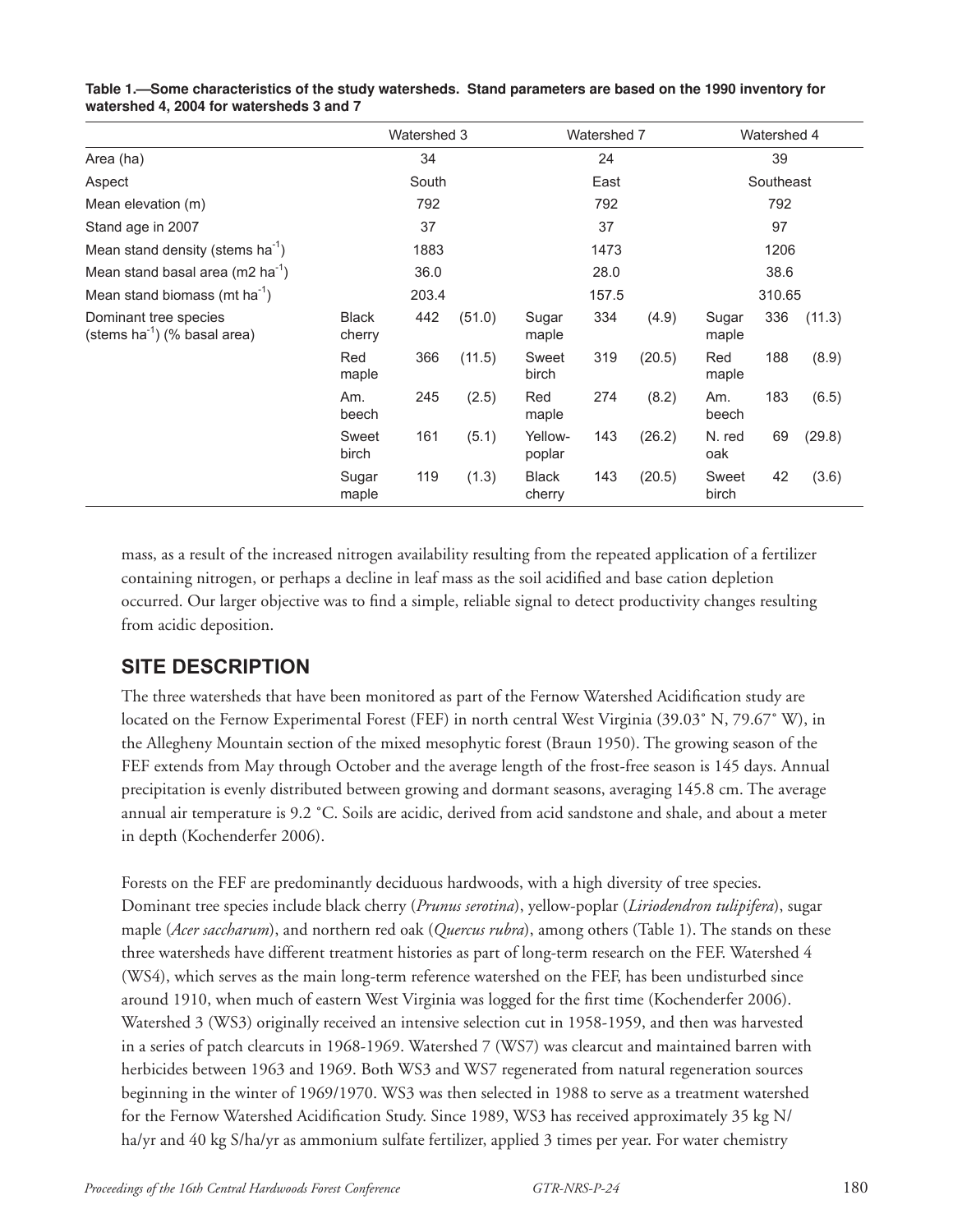and hydrologic purposes, WS4 is the reference watershed in the Fernow Watershed Acidification Study. However, because of the differences in stand age between WS3 and WS4, we decided that information should also be collected from WS7, where the trees are the same age as in WS3. Further information about the three watersheds is shown in Table 1, and can be found in Kochenderfer (2006).

### **Methods**

Twenty-five litterfall traps (91 cm x 91 cm x 10 cm deep) were randomly located on each of the three forested watersheds. Each autumn, beginning in 1988, the leaves from these traps are collected in plastic bags and returned to the lab for drying and weighing. Approximately weekly collections are made throughout the autumn (generally three to five collections per year), until all of the leaves appear to have fallen. The leaves in each litter trap are dried to a constant mass in a 60 ºC oven, and the mass recorded. Litter traps are cleaned before leaf fall each year, and only leaf fall into the traps is collected (i.e., no large or small woody debris; seeds are not excluded). Total leaf dry mass is determined for each litterfall trap, and then a total value estimated for each stand. Because of the high species diversity and the large effort involved in separating leaf litter by species, the total leaf fall mass was determined across all tree species. Also, Lloyd and Olson (1974) reported that while this method provides precise estimates of annual leaf fall mass for mixed hardwood stands, it does not appear to be particularly good for estimating annual leaf fall mass of individual tree species.

Means and standard deviations were calculated for each watershed for each year, and means were compared between each pair of watersheds using t-tests (WS3 vs. WS4, WS3 vs. WS7, WS7 vs. WS4), with comparisons made at the 0.05 level of significance. Data were analyzed using linear regression techniques to examine trends within watersheds over time, and to evaluate relationships with growing season precipitation amount.

# **Results and discussion**

Annual leaf fall mass ranged from 1.92 Mg/ha (WS7, 2000) to 5.57 Mg/ha (WS4, 2004), with considerable year-to-year variability (Table 2). Leaf mass on WS7 (coefficient of variation of 14 percent)was slightly more variable from year to year than WS4 (11.6 percent) and WS3 (910.6 percent). These values approximate the range described by Jenkins (2002) of 2.5 to 5.4 Mg/ha/yr for Central Hardwood forests. Kochenderfer and Wendel (1983) reported a much narrower range, from 3.94 to 4.68 Mg/ha/yr over a 4-year period for stands on north- and south-facing slopes on the FEF. In general, the stands evaluated by Kochenderfer and Wendel (1983) were second-growth stands, comparable in age to the stand on WS4. Leaf fall mass was consistently greatest on WS4, the oldest of the three stands. WS4 was also the stand with the highest aboveground biomass, suggesting an age or biomass effect. Stands with greater aboveground biomass are likely to produce more leaf area than those with less biomass. Muller and Martin (1983) compared old-growth and second-growth (approximately 45 yrs old) forests in eastern Kentucky and found no significant difference in total leaf fall between the two stands, averaging 2.91 Mg/ha. Note, however, in that study the basal area did not differ between the two stands, and was equal to that of the WS7 stand in our study (~29 m<sup>2</sup>/ha). Thus stand biomass may not have varied greatly between the two Kentucky stands. The authors reported the two stands were similar in species composition as well.

The interannual variability (annual cv range = 9.3 percent to 28.6 percent) was not significantly related to growing season precipitation amount (for WS4  $r^2$ =0.1172 p=0.2117) to total annual precipitation (WS4:  $r^2$ =0.0728, p=0.3308), nor did it appear to be related to specific large disturbances such as windstorms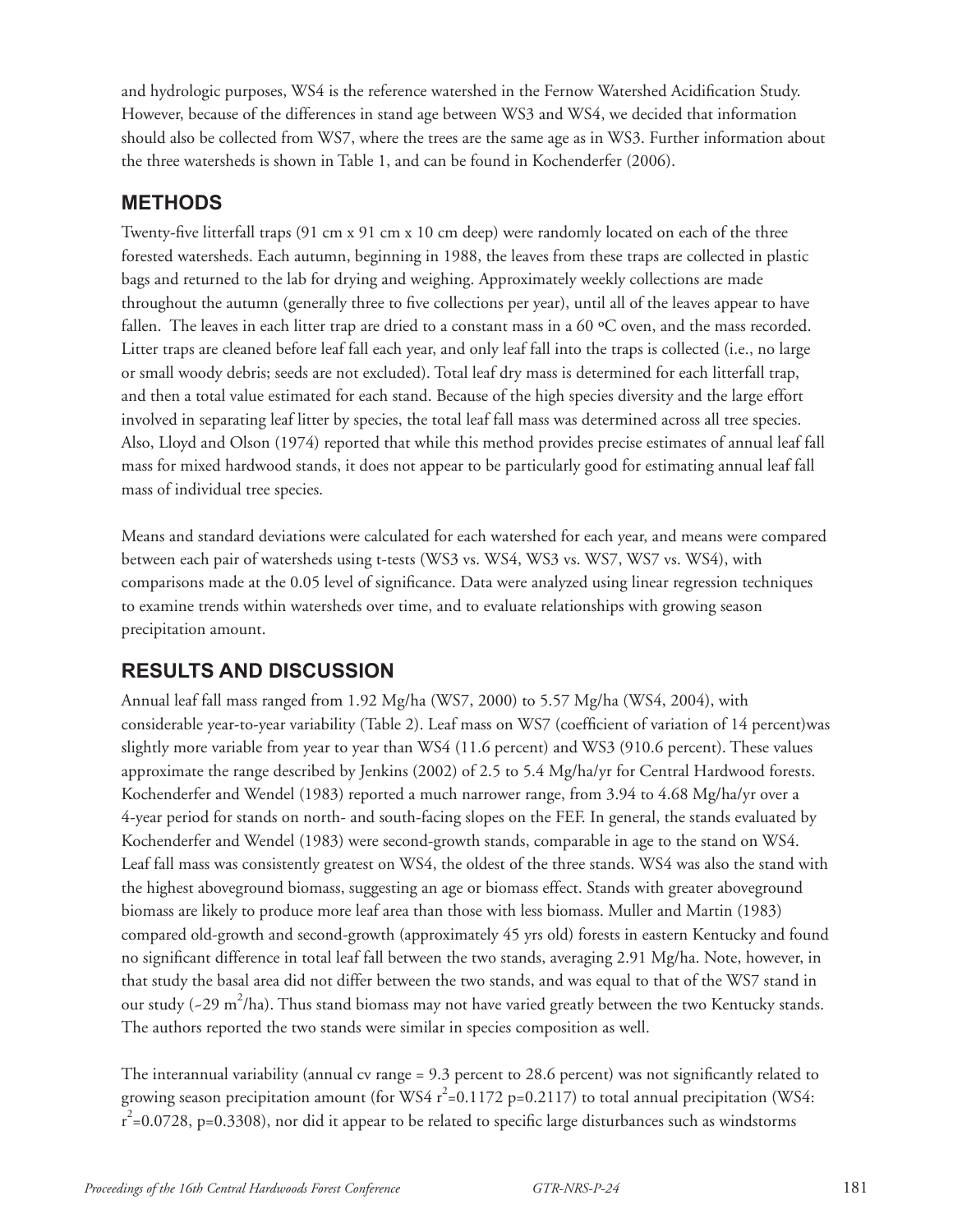|                             |                             | WS3     |       | WS7      |       | WS4       |  |  |  |  |
|-----------------------------|-----------------------------|---------|-------|----------|-------|-----------|--|--|--|--|
| year                        | WS3                         | std.dev | WS7   | std.dev. | WS4   | std. dev. |  |  |  |  |
|                             | --------------------Mg/ha-- |         |       |          |       |           |  |  |  |  |
| 1988                        | 3.33                        | 0.31    |       |          | 4.2   | 0.69      |  |  |  |  |
| 1989                        | 3.19                        | 0.50    |       |          | 3.89  | 0.69      |  |  |  |  |
| 1990                        | 3.02                        | 0.57    |       |          | 3.56  | 0.53      |  |  |  |  |
| 1991                        | 3.31                        | 0.57    | 3.31  | 0.47     | 4.21  | 0.53      |  |  |  |  |
| 1992                        | 3.41                        | 0.40    | 3.08  | 0.52     | 4.19  | 0.99      |  |  |  |  |
| 1993                        | 3.19                        | 0.37    | 3.01  | 0.56     | 3.82  | 0.76      |  |  |  |  |
| 1994                        | 3.21                        | 0.47    | 3.09  | 0.61     | 3.60  | 0.60      |  |  |  |  |
| 1995                        | 3.11                        | 0.39    | 3.32  | 0.57     | 4.35  | 0.68      |  |  |  |  |
| 1996                        | 3.05                        | 0.54    | 3.00  | 0.49     | 4.38  | 1.12      |  |  |  |  |
| 1997                        | 2.15                        | 0.37    | 2.35  | 0.45     | 3.61  | 0.67      |  |  |  |  |
| 1998                        | 2.67                        | 0.51    | 2.98  | 0.65     | 3.92  | 0.82      |  |  |  |  |
| 1999                        | 2.84                        | 0.34    | 2.89  | 0.42     | 3.96  | 0.50      |  |  |  |  |
| 2000                        | 2.86                        | 0.41    | 1.92  | 0.40     | 3.68  | 0.51      |  |  |  |  |
| 2001                        | 3.22                        | 0.40    | 3.71  | 0.55     | 4.59  | 1.21      |  |  |  |  |
| 2002                        | 2.92                        | 0.30    | 3.10  | 0.44     | 4.04  | 0.48      |  |  |  |  |
| 2003                        | 3.35                        | 0.43    | 3.44  | 0.40     | 4.50  | 0.60      |  |  |  |  |
| 2004                        | 2.91                        | 0.57    | 3.25  | 0.49     | 5.57  | 1.43      |  |  |  |  |
| 2005                        | 3.63                        | 0.43    | 3.49  | 0.46     | 4.35  | 0.86      |  |  |  |  |
| 2006                        | 2.89                        | 0.41    | 3.36  | 0.96     | 3.70  | 0.68      |  |  |  |  |
|                             |                             |         |       |          |       |           |  |  |  |  |
| mean                        | 3.06                        |         | 3.08  |          | 4.11  |           |  |  |  |  |
| std.dev.                    | 0.32                        |         | 0.43  |          | 0.47  |           |  |  |  |  |
| coefficient of<br>variation | 10.6%                       |         | 14.1% |          | 11.6% |           |  |  |  |  |

**Table 2.—Annual leaf fall dry mass from three watersheds on the Fernow Experimental Forest**

and ice storms which significantly affected the canopy (Adams and others 2003; Fig. 1). Burton and others (1991) reported that they could not attribute changes in litter production to an acid deposition gradient because of year-to-year variability resulting from insect defoliation and seed production.

Leaf fall mass was significantly greater on WS4 than on WS3 or WS7, but the differences between WS3 and WS7 were generally not statistically significant. This result suggests that the acidification treatment has not significantly increased leaf production on WS3 as a result of increased nitrogen availability. We might have expected an increase in foliar biomass over time on WS3 and WS7 as younger trees are generally more capable of utilizing available N. Significant increases in foliar nitrogen concentrations were observed for some tree species in the early years of the fertilization treatment (Adams and others 2006), which provides support for this hypothesis. In addition, there was an initial positive volume growth response to the fertilizer additions (DeWalle and others 2006), providing support for the idea of a short-term increase in productivity due to increased nitrogen availability. This fertilizer effect was not sustained, however, either in terms of nutrient concentrations or aboveground growth (Adams and others 2006, DeWalle and others 2006). Therefore, we conclude that an apparent effect of the fertilizer on leaf fall biomass was not detected, either as a difference between WS3 and WS7, or as an increase or change in litter fall mass over time for WS3. None of the watershed regression lines shows a statistically significant trend over time (Fig. 2). The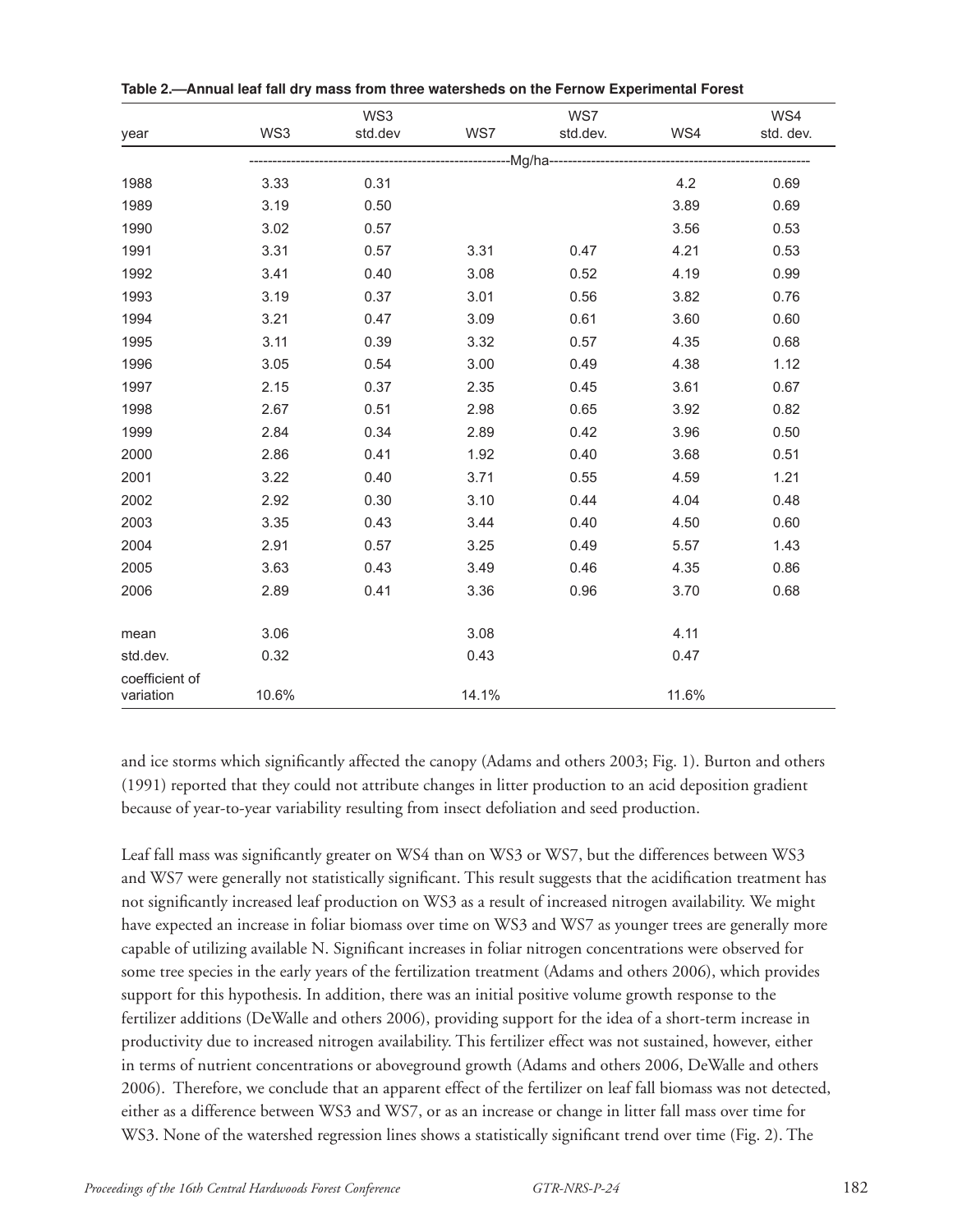

Figure 1.—Leaf fall mass (Mg/ha/yr) and growing season precipitation (May 1-October 31) from watershed 4 on the Fernow Experimental Forest. Significant climatic events which could affect leaf fall mass are indicated (Adams and others 2003.)

effect may have been short-lived, perhaps due to increasing competition among the young trees because of high stand density, or perhaps due to another nutrient limitation (phosphorus or possibly calcium). We have some evidence to suggest that phosphorus may be limiting the volume growth of black cherry on WS3 (Adams and others 2006).

Similarly, a decline in leaf biomass which might be attributed to the cumulative acidification effects of the treatment was not demonstrated. Such a decline might occur if soil acidification processes adversely affected productivity. There is some evidence from soil solution chemistry of mobilization and decline of calcium (Edwards and others 2006), although exchangeable soil calcium levels did not significantly change (Adams and others 2006). The mobilization and depletion of calcium is reflected in a relatively limited sample of tree rings, both in radial growth and dendrochemistry (DeWalle and others 2006), but does not show up as a statistically significant effect in leaf fall mass. Although the slope of the regression line for WS3 is negative (Fig. 2), the trend is not statistically significant.

Other studies of fertilizer effects on hardwood forests have shown relatively few effects on foliar mass or leaf fall. Kochenderfer and Wendel (1983) reported no statistically significant effects of a single addition of 336 kg N/ha on leaf fall biomass on either north- or south-facing watersheds containing second-growth hardwood forests. Other researchers working in similar central Appalachian hardwood stands (Auchmoody and Smith 1977), reported slight increases in foliar mass of yellow-poplar and northern red oak as a result of fertilization, but these differences were not statistically significant, although foliar chemistry was significantly altered by the treatment.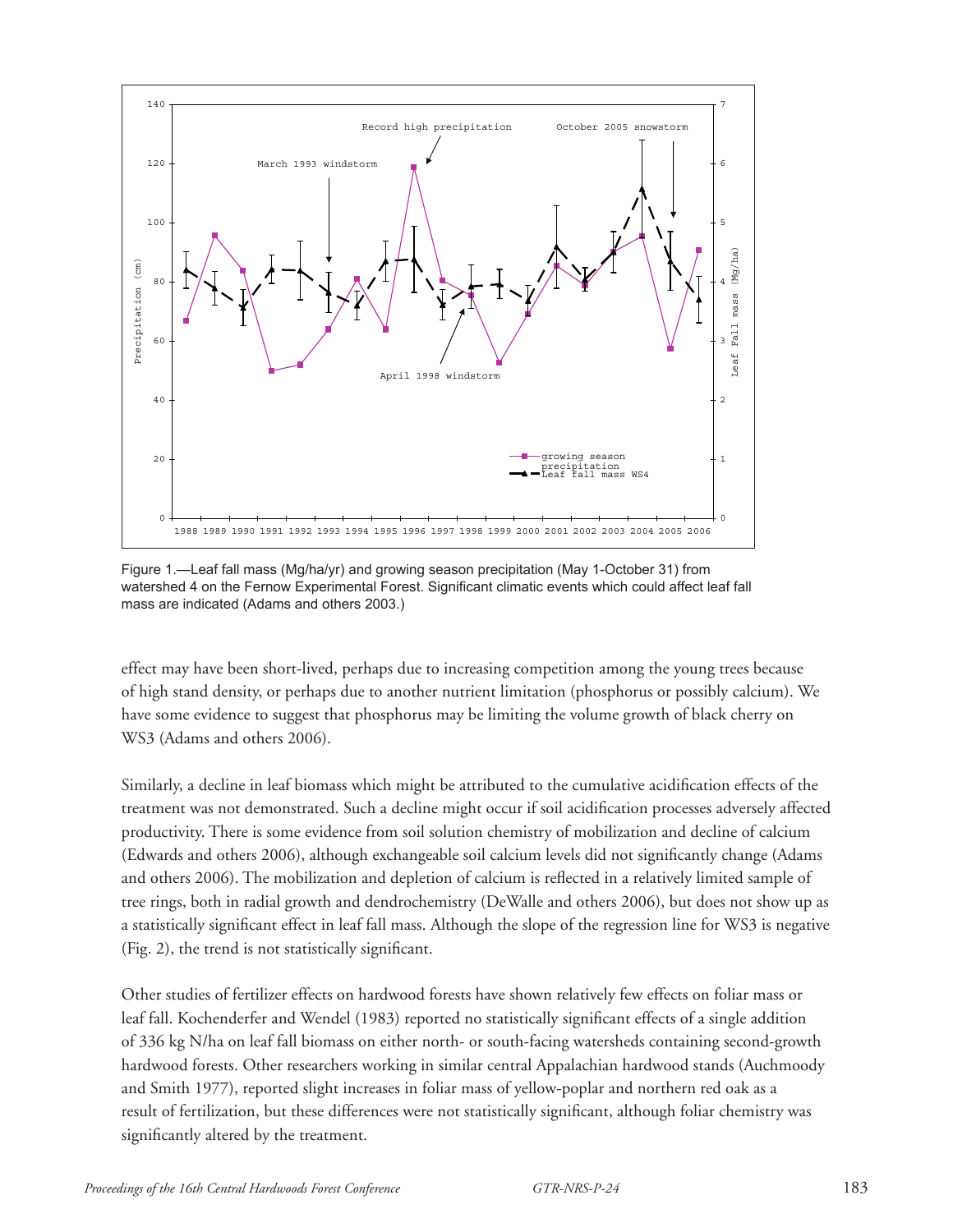

Figure 2.—Leaf fall mass (Mg/ha/yr) from three forested watersheds on the Fernow Experimental Forest, with linear regression trend lines and statistics.

In general, our results suggest that leaf fall biomass is relatively nonresponsive to site quality, except perhaps as mediated through effects on overall biomass, as neither fertilization treatments nor differences in precipitation amount significantly altered the annual leaf fall mass in these stands. It is possible that the fertilization treatment, while having other ecosystem effects, may not have been a sufficiently large amount of nitrogen to create the hypothesized response. Conversely, the significant interannual variability in leaf fall mass may have masked any treatment effects. Finally, the response of leaf area and mass to fertilization is complex, and any initial effect may have diminished over time. The Fernow Watershed Acidification Study is on-going, and fertilization treatments and monitoring are continuing. Further assessments of productivity, including continuing measures of leaf fall mass, will provide us with additional insights into the relationship between acidic deposition, soil fertility and forest productivity.

### **ACKNOWLEDGMENTS**

The outstanding field work of technicians, Doug Owens, John Campbell, Clifford Phillips, Layne Godwin, and Frank Long, is gratefully acknowledged. The manuscript was greatly improved as a result of thoughtful comments and suggestions from two anonymous reviewers. Research in this paper is supported by the USDA Forest Service and the National Science Foundation's Long-Term Research in Environmental Biology program (grant DEB 0417678).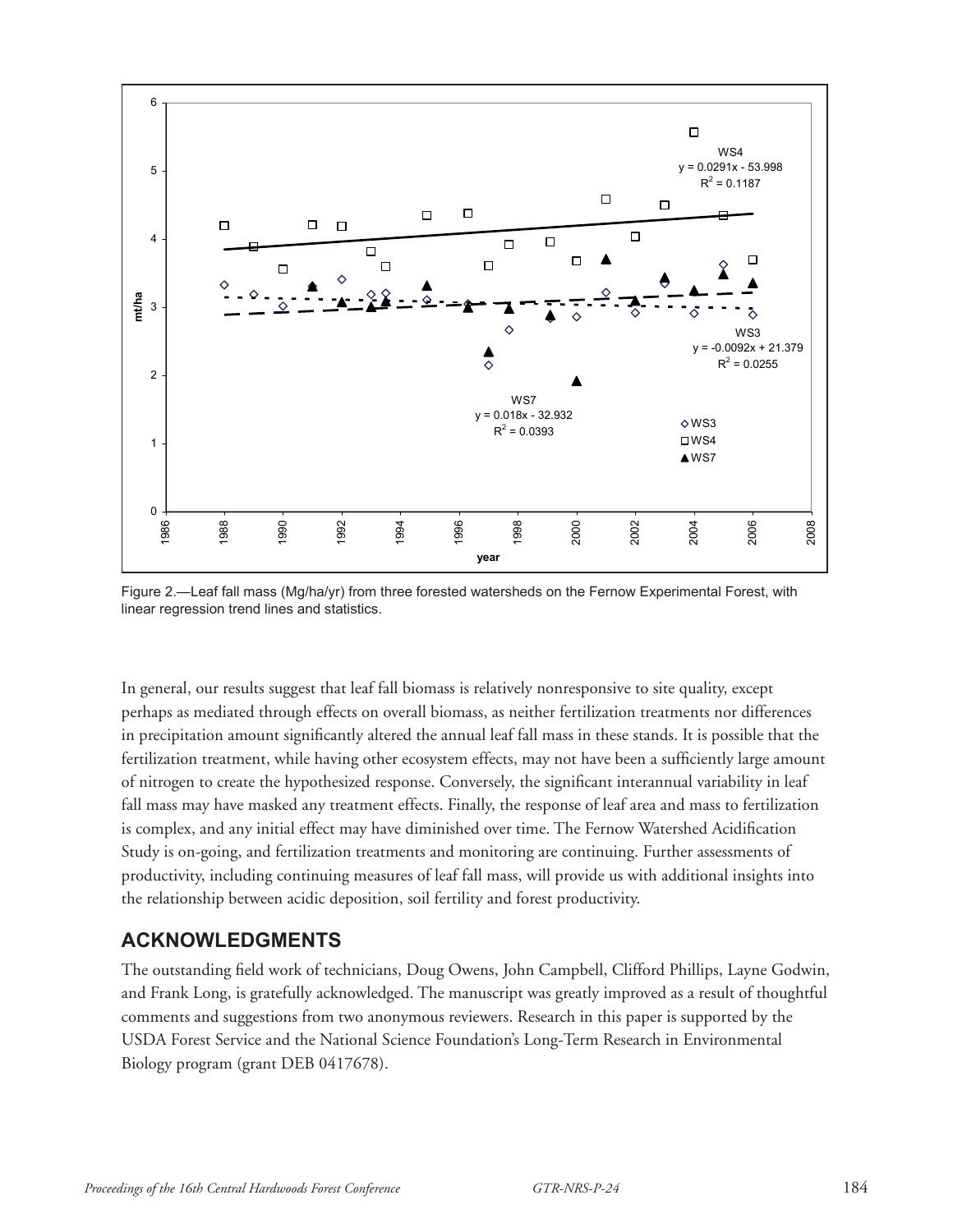## **LITERATURE CITED**

- Adams, M.B.; DeWalle, D.R.; Hom, J.L. eds. 2006. **The Fernow watershed acidification study.** Dordrecht: Springer. 279p.
- Adams, M.B.; Schuler, T.M.; Ford, W.M.; Kochenderfer, J.N. 2003. **Large woody debris in a secondgrowth Central Appalachian hardwood stand: volume, composition and dynamics.** In: Van Sambeek, J.W.; Dawson, J.O.; Ponder, F., Jr.; Lowewenstein, E.F.; Fralish, J.S., eds. 2003. Proceedings, 13th central hardwood Forest conference; 2002 April 1-3;Urbana, IL. Gen. Tech. Rep NC-234. St. Paul, MN: U.S. Department of Agriculture, Forest Service, North Central Research Station. 565 p.
- Auchmoody, L.R.; Smith, H.C. 1977. **Response of yellow-poplar and red oak to fertilization in West Virginia.** Soil Science Society of America Journal. 41(4): 803-807.
- Braun, L.E. 1950. **Deciduous forests of eastern North America.** Philadelphia, PA: The Blakiston Co. 596 p.
- Burton, A.J.; Pregitzer, K.S.; Reed, D.D. 1991. **Leaf area and foliar biomass relationships in northern hardwood forests located along an 800 km acid deposition gradient.** Forest Science. 37(4): 1041- 1059.
- DeHayes, D.J.; Schaberg, P.G.; Hawley, G.J.; Strimbeck G.R. 1999. **Acid rain impacts calcium nutrition and forest health.** BioScience. 49: 789-800.
- DeWalle, D.R.; Kochenderfer J.N.; Adams, M.B.; Miller, G.W.; Gilliam F.S.; Wood, F.; Odenwald-Clemens, S.S.; Sharpe, W.E. 2006. **Vegetation and Acidification.** In: Adams, M.B.; DeWalle, D.R.; Hom, J.L. eds. 2006. The Fernow watershed acidification study. Dordrecht, The Netherlands: Springer: 137-188.
- Duchesne, L.; Ouimet, R.; Houle, D. 2002. **Basal area growth of sugar maple in relation to acid deposition, stand health, and soil nutrients.** Journal of Environmental Quality. 31: 1676-1683.
- Eagar, C.; Adams, M.B., eds. 1992. **Ecology and decline of red spruce in the eastern United States.** New York: Springer-Verlag. 417 p.
- Edwards, P.J.; Williard, K.W.J.; Wood, F.; Sharpe, W.E. 2006. **Soil water and stream water chemical responses.** In: Adams, M.B.; DeWalle, D.R.; Hom, J.L. eds. 2006. The Fernow watershed acidification study. Dordrecht, The Netherlands: Springer: 71-136.
- Fassnacht, K.S.; Gower, S.T. 1997. **Interrelationships among the edaphic and stand characteristics, leaf area index, and aboveground net primary production of upland forest ecosystems in north central Wisconsin.** Canadian Journal of Forest Research. 27: 1058-1067.
- Horsely, S.B.; Long, R.P.; Bailey, S.W.; Hallet, R.A.; Hall, T.J. 2000. **Factors associated with the decline disease of sugar maple on the Allegheny Plateau.** Canadian Journal of Forest Research. 30: 1365- 1378.